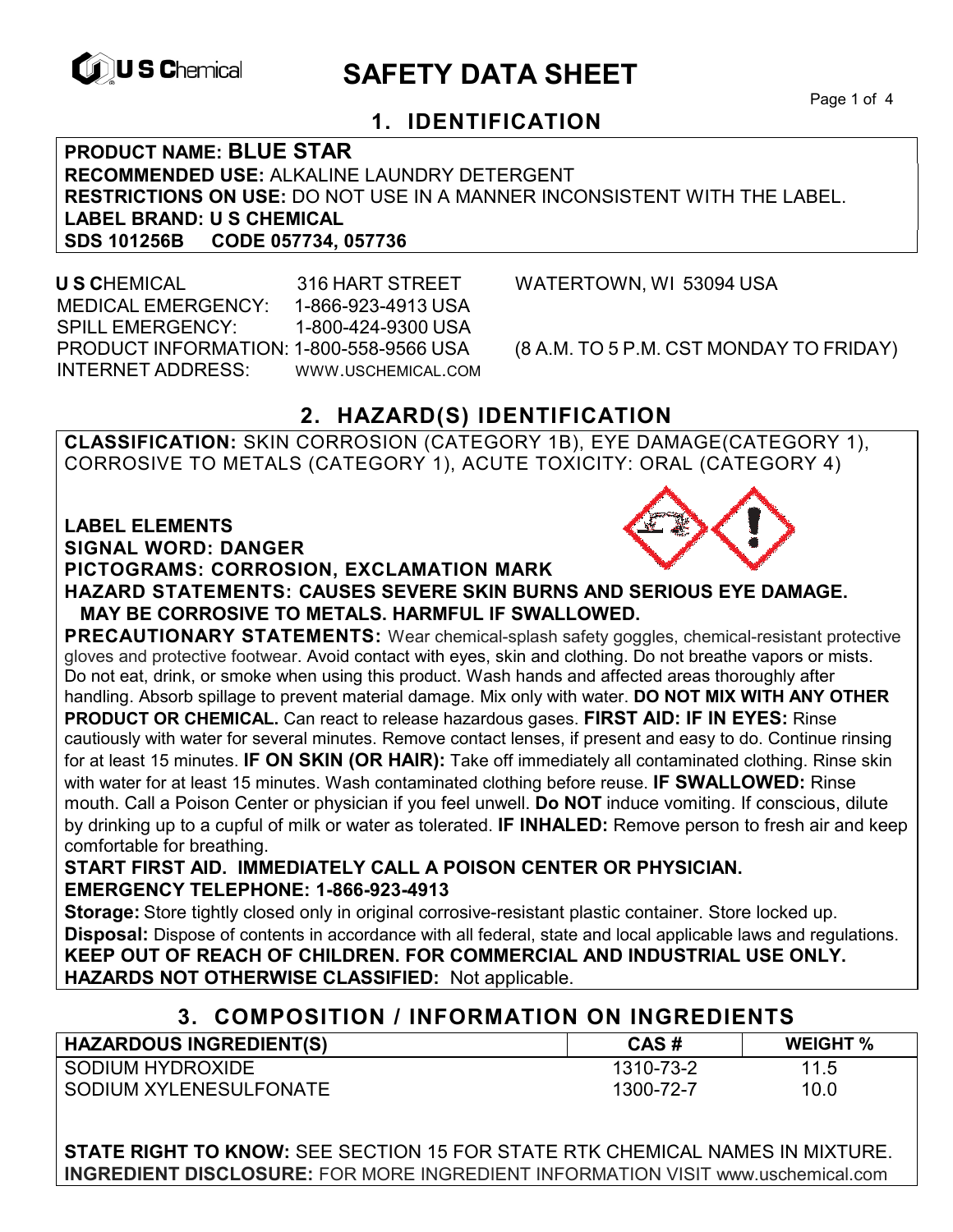### **4. FIRST-AID MEASURES** Page 2 of 4

**IF IN EYES:** RINSE CAUTIOUSLY WITH WATER FOR SEVERAL MINUTES. REMOVE CONTACT LENSES, IF PRESENT AND EASY TO DO. CONTINUE RINSING FOR AT LEAST 15 MINUTES. **IF ON SKIN (OR HAIR):** TAKE OFF IMMEDIATELY ALL CONTAMINATED CLOTHING. RINSE SKIN WITH WATER FOR AT LEAST 15 MINUTES. WASH CONTAMINATED CLOTHING BEFORE REUSE. **IF SWALLOWED:** RINSE MOUTH. CALL A POISON CENTER OR PHYSICIAN IF YOU FEEL UNWELL. **Do NOT** INDUCE VOMITING. IF CONSCIOUS, DILUTE BY DRINKING UP TO A CUPFUL OF MILK OR WATER AS TOLERATED.

**IF INHALED:** REMOVE PERSON TO FRESH AIR AND KEEP COMFORTABLE FOR BREATHING. **START FIRST AID. IMMEDIATELY CALL A POISON CENTER OR PHYSICIAN. EMERGENCY TELEPHONE: 1-866-923-4913**

**MOST IMPORTANT SYMPTOMS / EFFECTS:** CAUSES SEVERE SKIN BURNS AND SERIOUS EYE DAMAGE. MAY CAUSE BLINDNESS WITHOUT IMMEDIATE FIRST AID. HARMFUL IF SWALLOWED. CAUSES BURNS AND SERIOUS DAMAGE TO MOUTH, THROAT AND STOMACH. CORROSIVE TO ALL BODY TISSUES.

**MEDICAL CONDITIONS AGGRAVATED:** NONE KNOWN.

**NOTE TO PHYSICIAN:** CALL 1-866-923-4913 FOR EXPOSURE MANAGEMENT ASSISTANCE.

## **5. FIRE-FIGHTING MEASURES**

**CHEMICAL HAZARDS:** CORROSIVE. NON-FLAMMABLE. **COMBUSTION PRODUCT HAZARDS:** OXIDES OF CARBON AND OTHER FUMES. **METHODS:** SELECT EXTINGUISHER AND METHODS BASED ON FIRE SIZE AND TYPE. **EQUIPMENT:** WEAR SCBA AND FULL PROTECTIVE GEAR AS CONDITIONS WARRANT. **NFPA RATING:** HEALTH-3/FLAMMABILITY-0/ INSTABILITY-0/SPECIAL HAZARD-N.AP. **SUITABLE EXTINGUISHERS:** WATER, DRY CHEMICAL, CO2 OR FOAM SUITABLE FOR FIRE. **UNSUITABLE EXTINGUISHERS:** NO RESTRICTIONS BASED ON CHEMICAL HAZARDS.

## **6. ACCIDENTAL RELEASE MEASURES**

**PERSONAL PRECAUTIONS:** EVACUATE UNPROTECTED PERSONNEL FROM AREA. WEAR PERSONAL PROTECTION INCLUDING RUBBER BOOTS. SEE SECTION 8. VENTILATE AREA IF NEEDED. BE CAREFUL NOT TO SLIP. WASH THOROUGHLY AFTER CLEAN-UP. **ENVIRONMENTAL PRECAUTIONS:** PREVENT SPILL FROM ENTERING DRAIN, STORM SEWER OR SURFACE WATERWAY. PREVENT WATER AND SOIL CONTAMINATION. **CLEAN-UP METHODS:** SMALL SPILLS MAY BE WIPED UP AND RINSED WITH WATER. FOR LARGER SPILLS, DIKE TO CONTAIN. PUMP TO LABELED CONTAINER OR ABSORB SPILLAGE AND SCOOP UP WITH INERT ABSORBENT MATERIAL. AFTER SPILL COLLECTION, RINSE AREA WITH WATER AND FOLLOW WITH NORMAL CLEAN-UP PROCEDURES.

## **7. HANDLING AND STORAGE**

**HANDLING:** FOLLOW ALL LABEL DIRECTIONS. INSTRUCT PERSONNEL ABOUT PROPER USE, HAZARDS, PRECAUTIONS, AND FIRST AID MEASURES. AVOID INHALATION, INGESTION, AND CONTACT WITH SKIN, EYES AND CLOTHING. DO NOT TASTE OR SWALLOW. REMOVE AND WASH CONTAMINATED CLOTHING AND FOOTWEAR BEFORE REUSE. PRODUCT RESIDUE MAY REMAIN IN EMPTY CONTAINERS. HANDLE CAREFULLY TO AVOID DAMAGING CONTAINER.

**STORAGE:** STORE TIGHTLY CLOSED ONLY IN ORIGINAL CORROSIVE-RESISTANT PLASTIC CONTAINER. STORE LOCKED UP. STORE AT AMBIENT TEMPERATURES IN A DRY AREA OUT OF DIRECT SUNLIGHT. PROTECT FROM FREEZING. ROTATE STOCK REGULARLY. KEEP AWAY FROM FOOD AND DRINK. KEEP OUT OF REACH OF CHILDREN.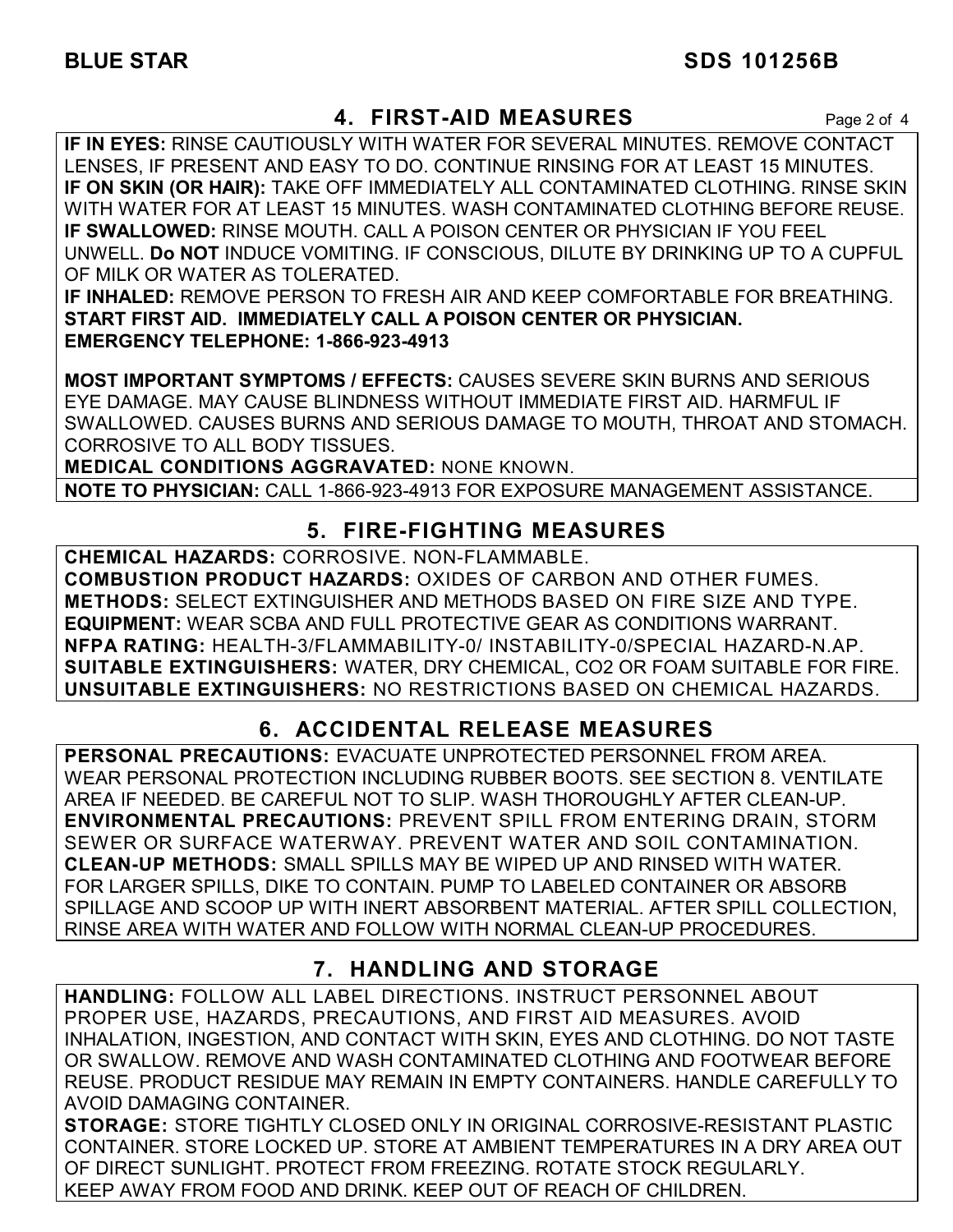#### **BLUE STAR SDS 101256B**

#### **8. EXPOSURE CONTROLS / PERSONAL PROTECTION** Page 3 of 4

**EXPOSURE LIMITS:** SODIUM HYDROXIDE = 2 MG/M3 CEILING (ACGIH), 2 MG/M3 TWA (OSHA) SODIUM XYLENESULFONATE = NONE

**ENGINEERING CONTROLS:** GENERAL ROOM VENTILATION IS TYPICALLY ADEQUATE. **PERSONAL PROTECTION** 

**EYES:** CHEMICAL-SPLASH SAFETY GOGGLES.

**HANDS:** CHEMICAL-RESISTANT PROTECTIVE GLOVES (NITRILE, NEOPRENE OR RUBBER). **RESPIRATORY:** NIOSH/MSHA CERTIFIED RESPIRATOR IF EXPOSURE LIMITS ARE EXCEEDED. **FEET:** PROTECTIVE FOOTWEAR.

**BODY:** SUITABLE PROTECTIVE CLOTHING.

**HYGIENE MEASURES:** HANDLE IN ACCORDANCE WITH GOOD INDUSTRIAL HYGIENE AND SAFETY PRACTICE. TAKE OFF IMMEDIATELY ALL CONTAMINATED CLOTHING AND WASH IT BEFORE REUSE. WASH HANDS AND AFFECTED AREAS THOROUGHLY AFTER HANDLING. PROVIDE SUITABLE FACILITIES FOR QUICK DRENCHING OR FLUSHING OF THE EYES AND BODY IN CASE OF CONTACT OR SPLASH HAZARD.

#### **9. PHYSICAL AND CHEMICAL PROPERTIES**

**APPEARANCE:** BLUE LIQUID **ODOR:** LEMON **pH CONCENTRATE:** ABOVE 13.0 (BASIC) **pH READY-TO-USE:** N.AP. **pH @ USE DILUTION:** N.AV. **PHYSICAL STATE:** LIQUID **RELATIVE DENSITY (WATER):** 1.189 **SOLUBILITY (WATER):** COMPLETE **VAPOR PRESSURE:** N.AV. **VAPOR DENSITY:** N. AV. **VISCOSITY:** NON-VISCOUS

**AUTO-IGNITION TEMPERATURE:** N.AV. **DECOMPOSITION TEMPERATURE:** N.AV. **EXPLOSIVE LIMITS (LEL/UEL):** NONE **EVAPORATION RATE:** N.AV. **FLAMMABILITY (SOLID, GAS):** N.AP. **FLASH POINT:** NONE **INITIAL BOILING POINT/RANGE:** N.AV. **MELTING POINT/FREEZING POINT:** N.AV. **ODOR THRESHOLD:** N.AV. **PARTITION COEFF. (N-OCTANOL/WATER):** N.AV **OTHER:** N.AV.

## **10. STABILITY AND REACTIVITY**

**REACTIVITY:** MIXING WITH INCOMPATIBLES CAN RELEASE HEAT + HAZARDOUS GASES. **CHEMICAL STABILITY:** STABLE.

**POSSIBILITY OF HAZARDOUS REACTIONS:** SEE REACTIVITY. WILL NOT POLYMERIZE. **CONDITIONS TO AVOID:** TEMPERATURES BELOW 35°F (1.6°C) OR ABOVE 120°F (49°C). **MATERIALS TO AVOID:** ACIDS, BLEACH AND METALS. MIX ONLY WITH WATER. **HAZARDOUS DECOMPOSITION PRODUCTS:** NONE UNDER NORMAL CONDITIONS.

## **11. TOXICOLOGICAL INFORMATION**

**ROUTES OF EXPOSURE:** EYES, SKIN, INGESTION, INHALATION. **INFORMATION ON ROUTES OF EXPOSURE:** NO LC50/LD50 TEST DATA ON MIXTURE. **ACUTE EFFECTS /SYMPTOMS**: CORROSIVE TO ALL BODY TISSUES.  **EYES:** CAUSES SERIOUS EYE DAMAGE. MAY CAUSE PAIN, REDNESS AND WATERING.  **SKIN:** CAUSES SEVERE SKIN BURNS. MAY CAUSE DELAYED PAIN, REDNESS AND BLISTERING. **INGESTION:** CAUSES BURNS AND SERIOUS DAMAGE TO MOUTH, THROAT AND STOMACH. **INHALATION:** MAY CAUSE CORROSIVE EFFECTS TO NOSE, THROAT, AND RESPIRATORY SYSTEM. **CHRONIC / OTHER EFFECTS:** NO REPORTABLE GERM CELL MUTAGENS, SKIN SENSITIZERS, RESPIRATORY SENSITIZERS, REPRODUCTIVE TOXINS OR ASPIRATION HAZARDS. **SPECIFIC TARGET ORGANS (SINGLE/REPEATED):** NONE KNOWN. **NUMERICAL MEASURES OF TOXICITY:** ATEmix (ORAL-RAT) = 1450 MG / KG **CARCINOGENS:** NO REPORTABLE ACGIH, IARC, NTP, OR OSHA CARCINOGENS.